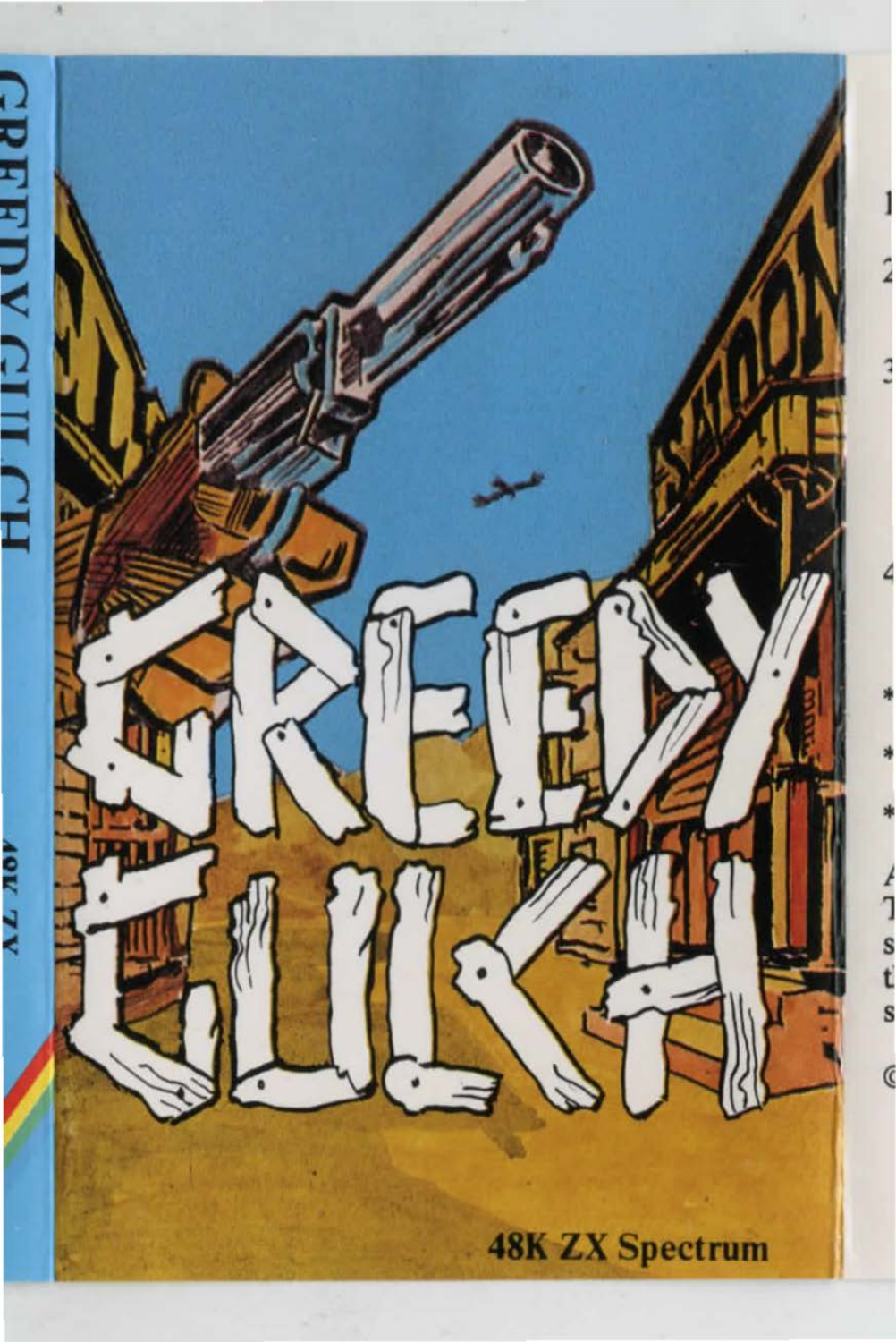## **LOADING** INSTRUCTIONS

- l. Prepare the cassette recorder according to the instructions in the Sinclair handbook.
- 2. Type the command:-

LOAD "GULCH"

(capital letters), then press ENTER.

- 3. After approximately one minute, you will receive some further instructions on the television screen. If, after 3 minutes, nothing has happened, refer to the Sinclair handbook for cassette setting-up procedures. You should rewind the tape and repeat step 2.
- 4. When the program has successfully loaded, all further instructions and rules will be given on the screen.

\*\*This cassette requires 48K ZX Spectrum.

\*\*Side B is a duplicate of Side A.

\*\*All programs written by Mike Farley.

All material on this cassette is subject to copyright. The cassette is sold subject to the condition that it shall not by way of trade be lent or hired out and that a similar condition be imposed on any subsequent purchaser.

© 1983 PHIPPS ASSOCIATES 172 Kingston Road, Ewell, Surrey KT19 0SD